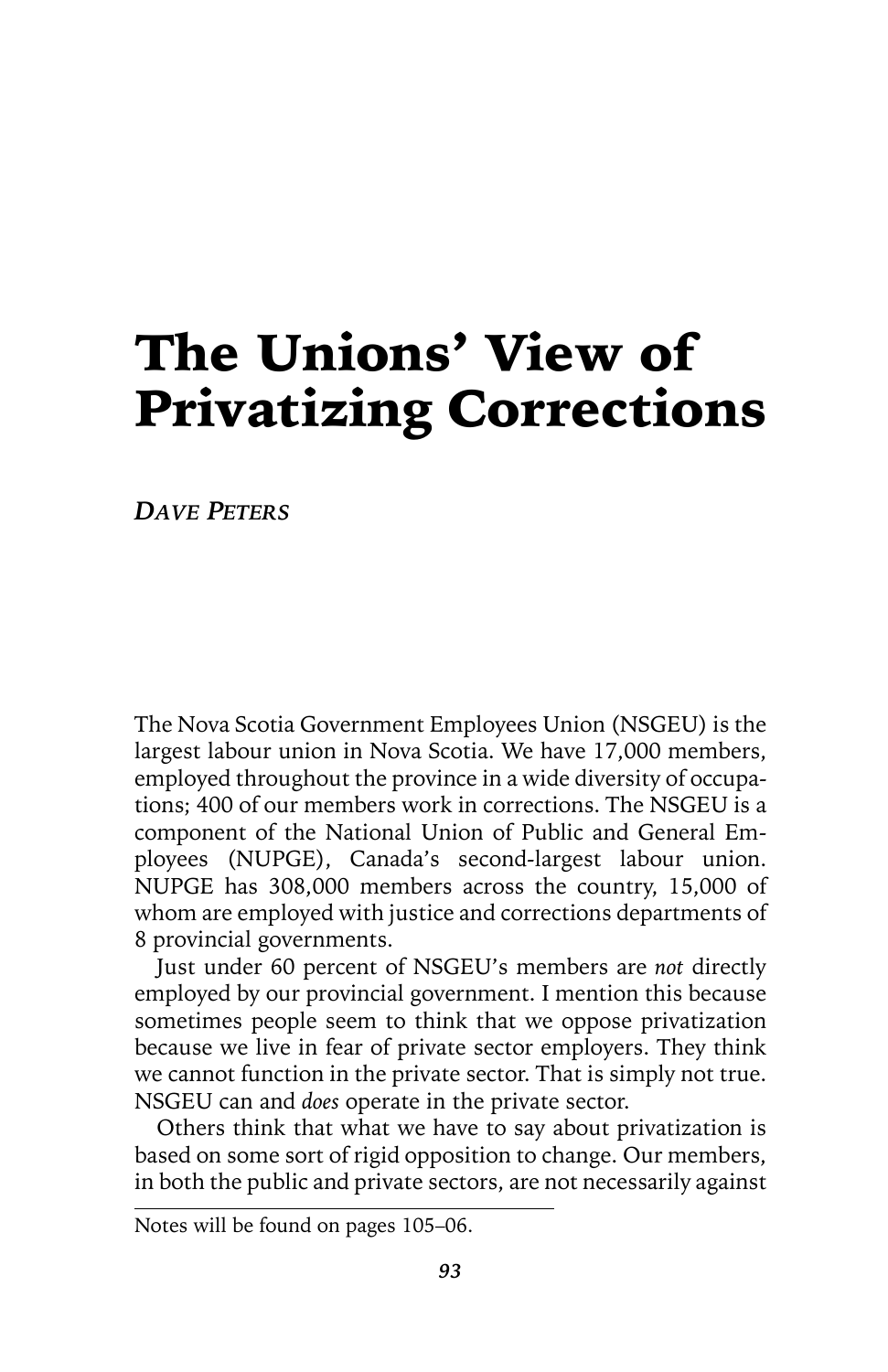change but they want to make sure that the types of changes that are being made are appropriate in the given circumstances. Most importantly, they want to make sure that when changes are made, they will actually result in better programs and services.

Our members, who work on the front lines, usually know where the problems are and what changes are required to turn things around. That is the message we have been conveying to successive Nova Scotia governments over the years when they have announced programs directed at improving the way public services are delivered. If the current government asked us about improving the way correctional services are delivered, we would gladly talk to them about the three main problem areas that sometimes exist in relation to prisons:

- the costs of incarceration
- the need for improved management
- the possibility that, with a hardening societal attitude towards perpetrators of crime, some of our facilities could eventually become strained, as is the case in some American institutions.

We would also tell them that these problems are not a serious concern in Nova Scotia—or in other Canadian provinces—and that if they are in any way considering privatizing prisons to address these or other perceived problems, government policymakers are on the wrong track.

We would go even further. We would tell our policy makers that the only benefit from privatizing prisons would be to make somebody a lot of money while making those prisons run a lot less effectively and making them far less accountable to both the public and the government it elected.

#### The issues

I would like to review briefly some of the issues that are relevant to prison privatization.

#### *Costs and efficiencies*

The main argument advanced by those who would privatize prisons is that they can do the job more cheaply and more efficiently. In this era of debt and deficit cutting, this argument can sound appealing to governments who feel themselves strapped for cash.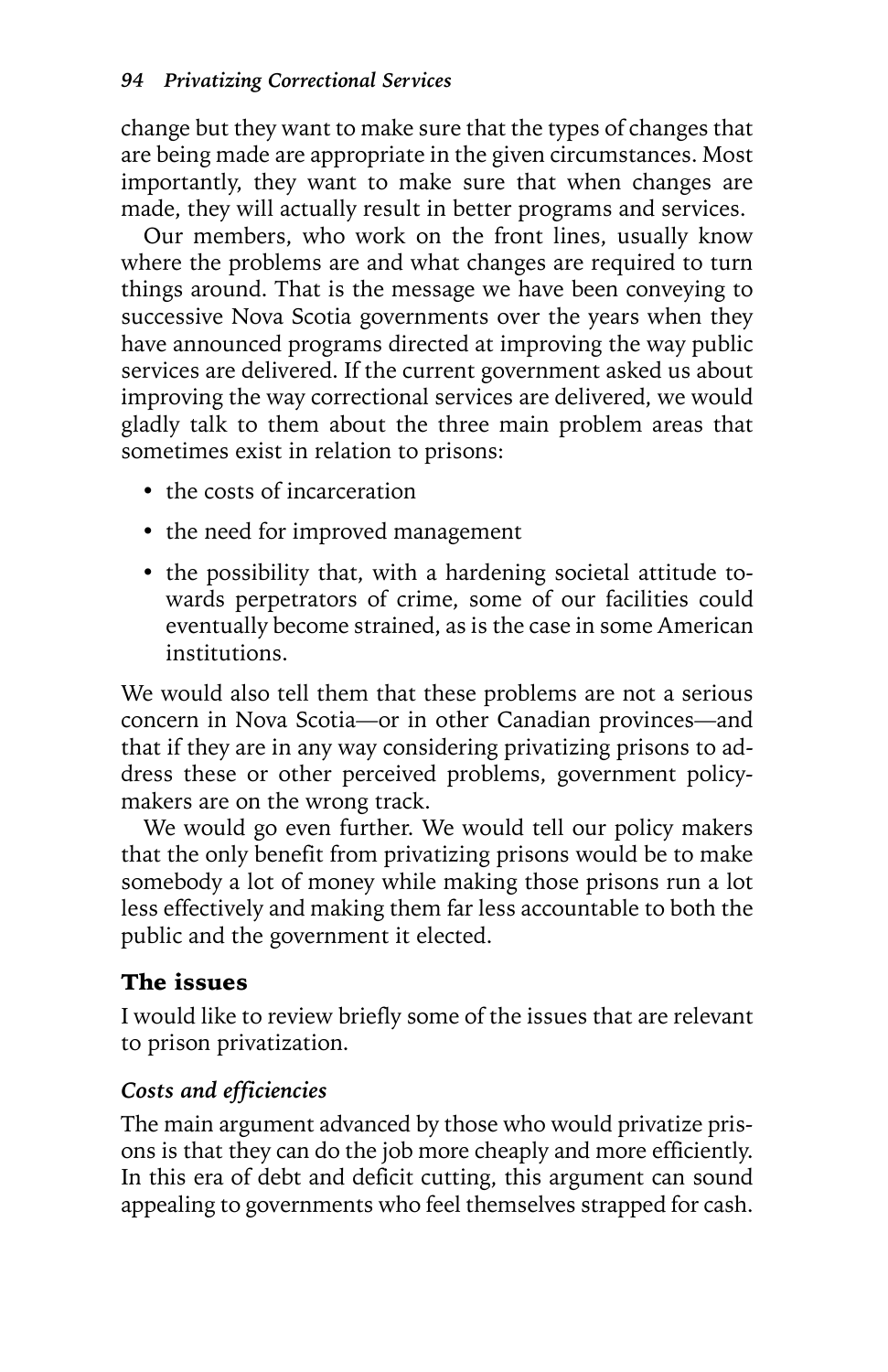The cost issue raises several questions in my mind. First, can the private sector actually deliver the same service, or a better service, at lower costs? I have seen evidence that says that it can, and I have seen other evidence that says it cannot.<sup>1</sup> If you read the literature and examine the data in any detail, however, you begin to recognize that the cost issue can be argued either way, depending on what data you use, what the data include and exclude, and who is using the data (and for what purpose). In other words, when somebody gives you assurances that their way of delivering correctional services does so at a lower cost, that should not necessarily be taken as the definitive word on the subject. When somebody says they can deliver correctional services at a lower cost, here are some of the questions governments should be asking:<sup>2</sup>

- (1) Assuming correctional costs go down with private contractors, what happens to indirect costs, such as the cost of administering and monitoring contracts, auditing, legal bills, and so on?
- (2) What about insurance costs? Does the government that contracts out the prison (and the taxpayers to whom it is responsible) get stuck with these bills? Even if the private sector firm says it will be responsible for insurance costs, this may not happen. In some cases in the United States, the private corrections company was not able to qualify for the amount of liability insurance it needed.
- (3) What about cost overruns? Who is responsible when these occur? Is it the government that signed the contract with the private sector firm?
- (4) What happens when a private sector firm gets into financial difficulty? If it wants the privatized prison to keep running, the relevant government can hardly refuse to bail out the private sector firm. In such situations, the government may also feel it has no choice but to ease some of its contractual standards and requirements to help reduce the firm's costs of running the prison (and help turn its financial problems around).
- (5) Similarly, what happens when a government decides, after contracting with a private sector company to construct and/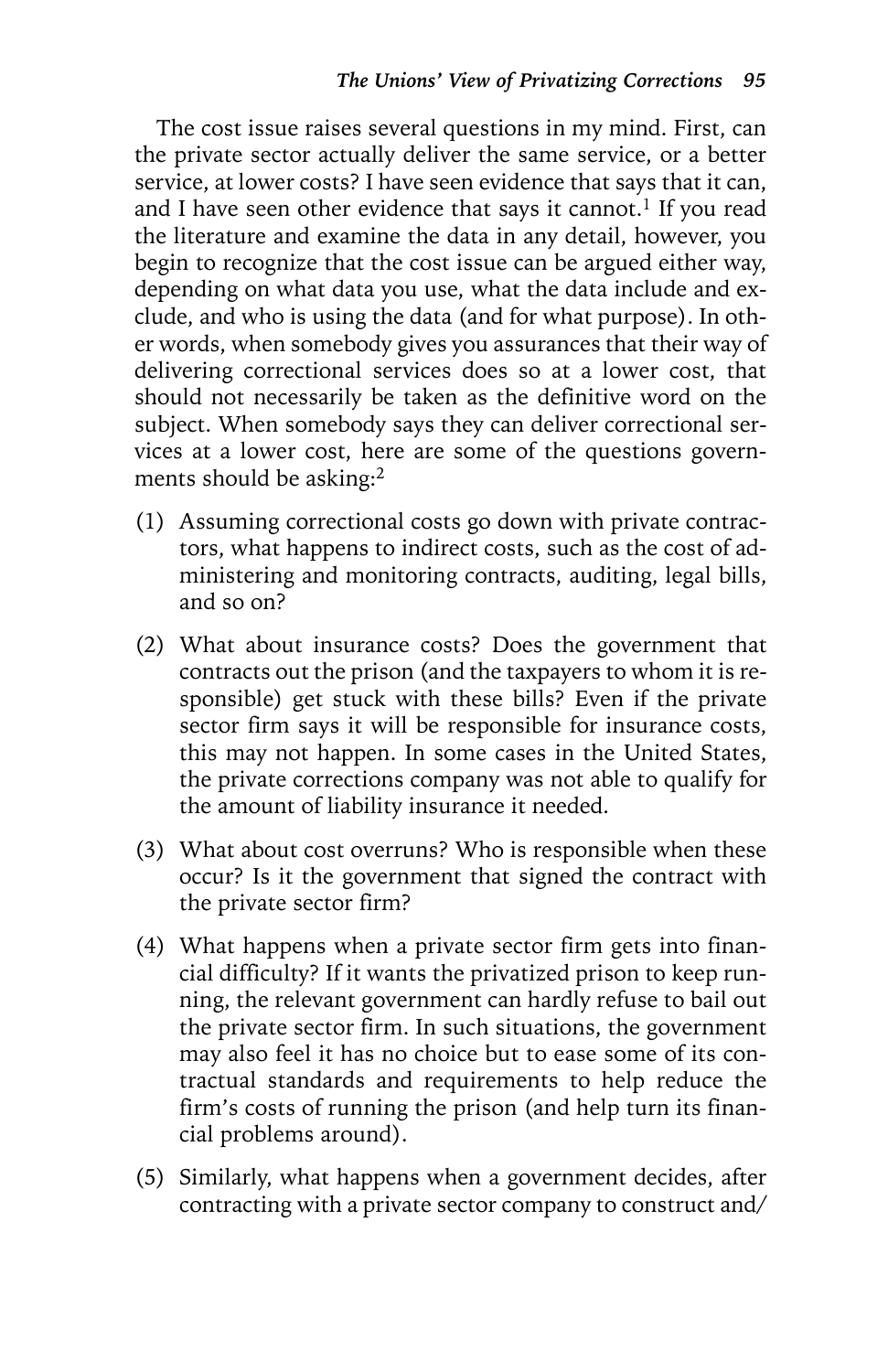or run a prison for a period of time, to return the prison to the public sector (Donahue 1988)? Private prison operators generally will make substantial start-up investments to begin operations, and accordingly will demand multi-year contracts. If the relevant government then decides to opt out of the contract, there may be substantial costs involved, both in terms of getting out of the contract (penalties could be included, for example) and in changing the management of the institution (a change in management is likely to be awkward at best, disruptive at worst).

- (6) What types of prisoners are you talking about? If private prisons deal only with "model" prisoners who have been screened for behavioural and health problems prior to being sent there, you may be comparing apples and oranges when you say that private sector costs are lower.3
- (7) What about the incentive for profit-making firms to cut corners to increase their profits? As we have learned from far too many of our corporations in recent years—even many that are highly profitable—there is far too much focus on cost cutting to try to augment the bottom line in today's business environment. In this environment, to what extent will Boards of Directors and large shareholders of private prison firms accept lower than expected profits, even where the "excuse" is that public safety and the humane treatment of inmates demand that extra expenditures to be incurred? That this may not be a far-fetched concern, consider the following examples.
	- A 1990 audit of four privately-run facilities in Texas found that operators had failed to implement promised educational and job-training programs; that work programs did not keep inmates occupied the entire day, that there was minimum participation in substance abuse programs; and that several positions had been vacant to save on salary costs (Gonzalez 1990a, 1990b; Ward 1990; cited in Lampkin 1991).
	- Fred Gaines, 52, was laid off from his job as an assembler of computer circuit boards, because of "budgetary constraint." Yet a few months later, Wackenhut announced that its former assembly operation (where Mr.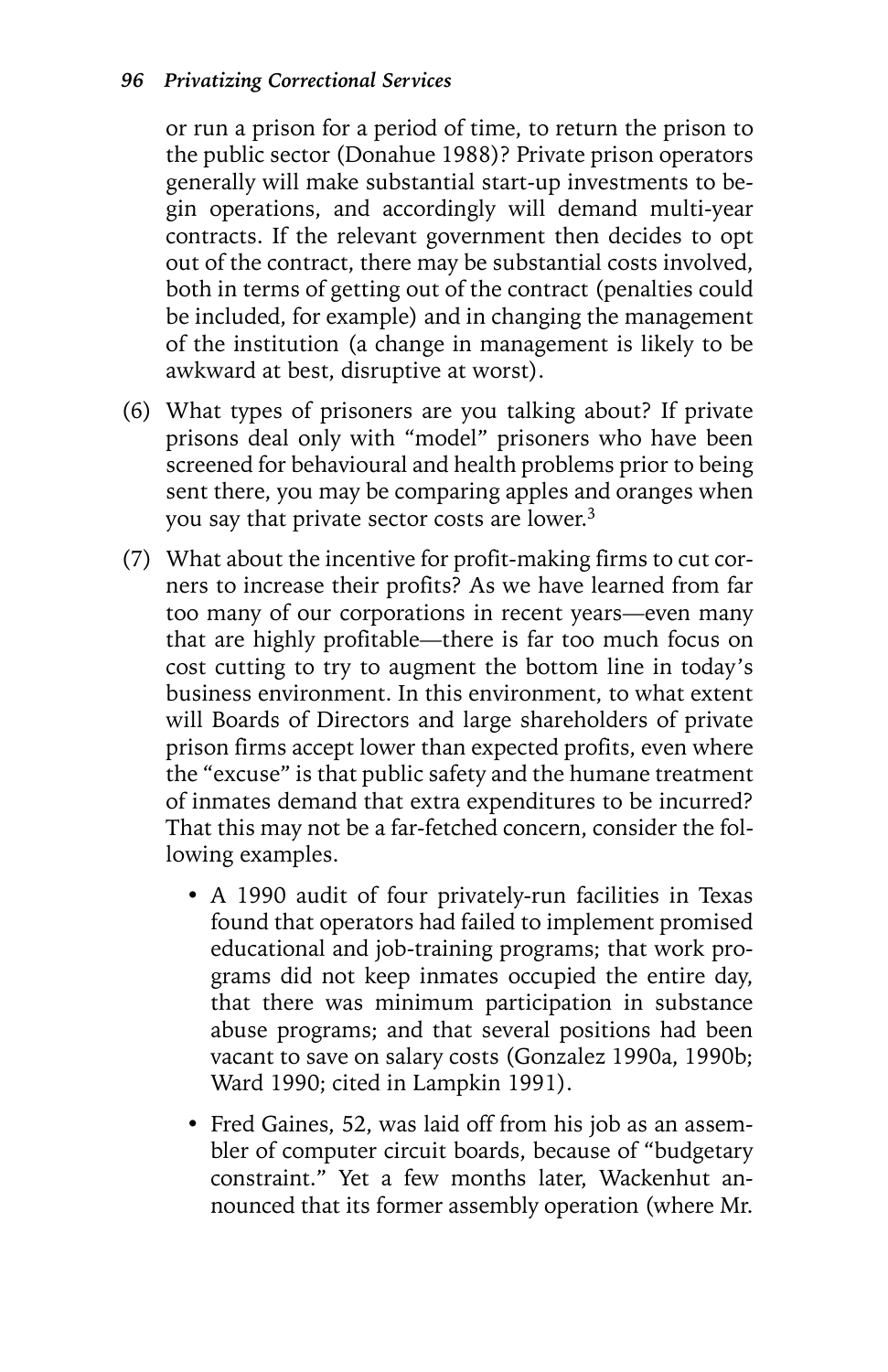Gaines had been employed) was being transferred to the Lockhard Work Program Facility in Lockhart, Texas, a private prison managed by a subsidiary of Wackenhut (Shelton 1996). In other words, in its quest for additional profits, Wackenhut used a captive work force at one of the prisons it operated to do the work of workers formerly employed at another Wackenhut company. When I first heard about this, I remembered that after the American Civil War, prison labour came to be looked on as a substitute for slaves (see Cunniff 1985). Private-sector firms, who graciously took responsibility for operating prisons, took advantage of the cheap labour provided by inmates, just as slave owners had done in the American south. Is history repeating itself?

Before closing this section let us deal with what I consider to be the major issue. Assuming the above issues (and others) can be dealt with satisfactorily, there are only two basic ways of reducing costs: reducing wages<sup>4</sup> and reducing costs of housing inmates.

Should we be using lower-paid "rent-a-cops" to deal with inmates. For, once the business of building a prison is over, the business of corrections is a highly labour-intensive pursuit (Keating 1985. The vast bulk of the money required to incarcerate prisoners goes towards the extraordinary demands of maintaining 24-hour supervision, seven days a week. Correctional systems across Canada and the United States have already tapped every source of correctional expertise as well as the management skills gained in accounting courses and MBA programs to make improvements. This means that the only remaining way of reducing corrections costs is to be less selective in hiring, to reduce the salaries and benefits of correctional staff, and to cut back on the training provided both initially and on-the-job.

Second, we have to ask what privatization-oriented operators are talking about when they speak of reducing the costs of housing inmates. Are they talking about housing inmates in more crowded facilities, while complying with minimum standards, with all that means for inmate morale, and increasing the possibility of prison riots by unhappy inmates? Are they talking about cutting back on the quality or quantity of food, on physical activities or facilities, or other things? Are they talking about keeping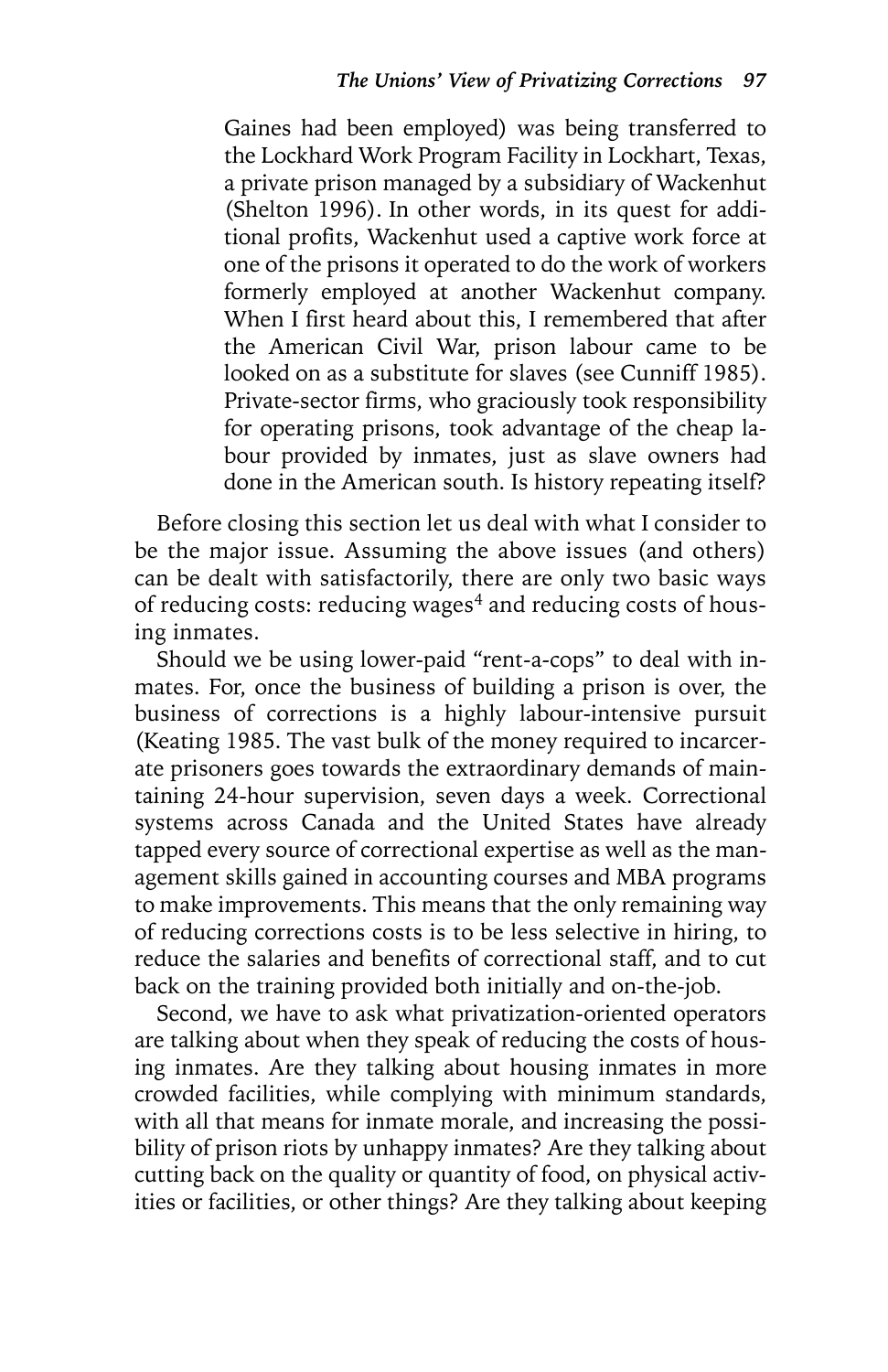prisoners in their cells a lot more, to cut back on prison guards? How will inmates react to these changes? All this must be investigated more fully, before we talk about privatizing prisons.

#### *Abuses*

The second issue relevant to prison privatization is that of the abuses that have occurred. The supporters of private sector prisons will assure us that most of these institutions have few (if any) cases of abuse associated with them. I do not doubt for a minute that there are many cases of well-run, abuse-free, privately-run institutions. On the other hand, I am personally quite uneasy by the number of instances I have heard about where there *has* been abuse in private sector prisons. Before they go any further than they already have in considering the appropriateness of privatized prisons in Canada, policy makers in government (and the politicians behind them) will have to look into situations where abuses have occurred and be certain that adequate safeguards exist to prevent them from occurring here.

Here are some of the abuses we have found documented:

- (1) In August, 1995, Christopher Quinn and Mark Vosburgh of the Orlando Sentinel reported that security companies like Wackenhut and Borg Warner Protective Services were hiring former law enforcement officers with blemished records (Quinn and Vosburgh 1995). The reporters checked backgrounds of 20 rest-area guards and found that 14 had lost their badges. According to this report, Wackenhut had been told of the problem in 1994 but took no action. One guard was posted at a rest stop despite admitting on his job application that he had been convicted of two felonies. Two managers hid personnel files containing spotty background checks, fearing a state audit.
- (2) A tip to Texas authorities in late 1993 exposed widespread corruption in the Texas Commission of Alcohol and Drug Abuse. Thirty drug treatment centres, including a Wackenhut-run program, are now suspected of diverting state funds intended for drug programs. In all, Wackenhut is accused of diverting US\$700,000 in state funds intended for drug programs at a treatment centre for inmates awaiting parole (Dymmock 1995; Richardson 1995).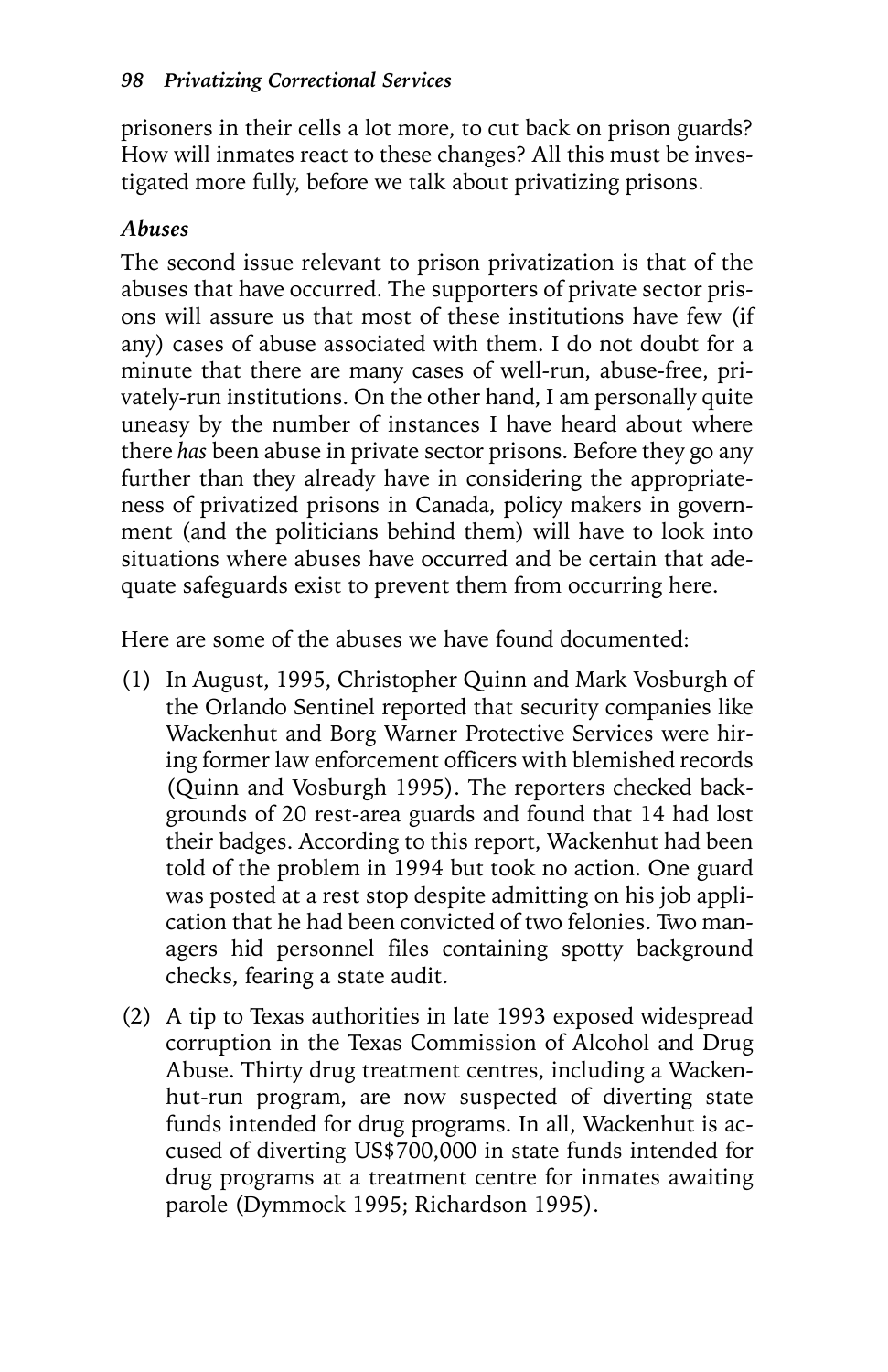- (3) Wackenhut Corrections suspended a prison supervisor in Florida after learning that he had previously been suspended for having sex with a prisoner. Although the male inmate was an adult, the August 1995 incident raises serious questions about how carefully Wackenhut screens its employees. Wackenhut said that its record is not that bad although it also said that it is now working to tighten up its background checks (Monchuk 1995).
- (4) In June 1995, Esmore Correctional Services Inc., which operates four private prisons in the United States, faced a riot by 300 immigrants at the INS processing centre in Elizabeth, New Jersey, who rebelled against inhumane conditions. These men and women were stored in a converted warehouse where they were underfed, sexually mistreated and subjected to daily brutality and abuse. After a six-hour riot, these prisoners were transferred to other facilities. Shortly afterward, the Elizabeth facility was closed down (Shelton 1996).
- (5) Iris Stiff, a Houston socialite, was robbed and strangled in her office by an employee of a private security firm, who was found to have been a convicted felon imprisoned for, among other things, killing his three-year-old son. The original suspect was another security guard at the building, also an ex-convict, who had served 40 months in an Ohio prison (Reavis 1992).
- (6) When Charles Benton, an employee of a private security firm proposing to build a maximum security penitentiary near Pittsburgh, was warden of Lewisburg Federal penitentiary, he was among a group of prison officials found by a United States Federal jury to have "inflicted cruel and unusual punishment on two inmates," who testified to having been "beaten with axe handles while they were handcuffed and shackled" (Tolchin 1985).
- (7) The Corrections Corporation of America filled space in a New Mexico jail by bringing in prisoners from Oregon. Among the convicts were murderers, rapists, and kidnappers but the Corporation failed to inform either the County Commission or the County Sheriff of its actions (Lampkin 1991). What does this say about public safety, when hard-core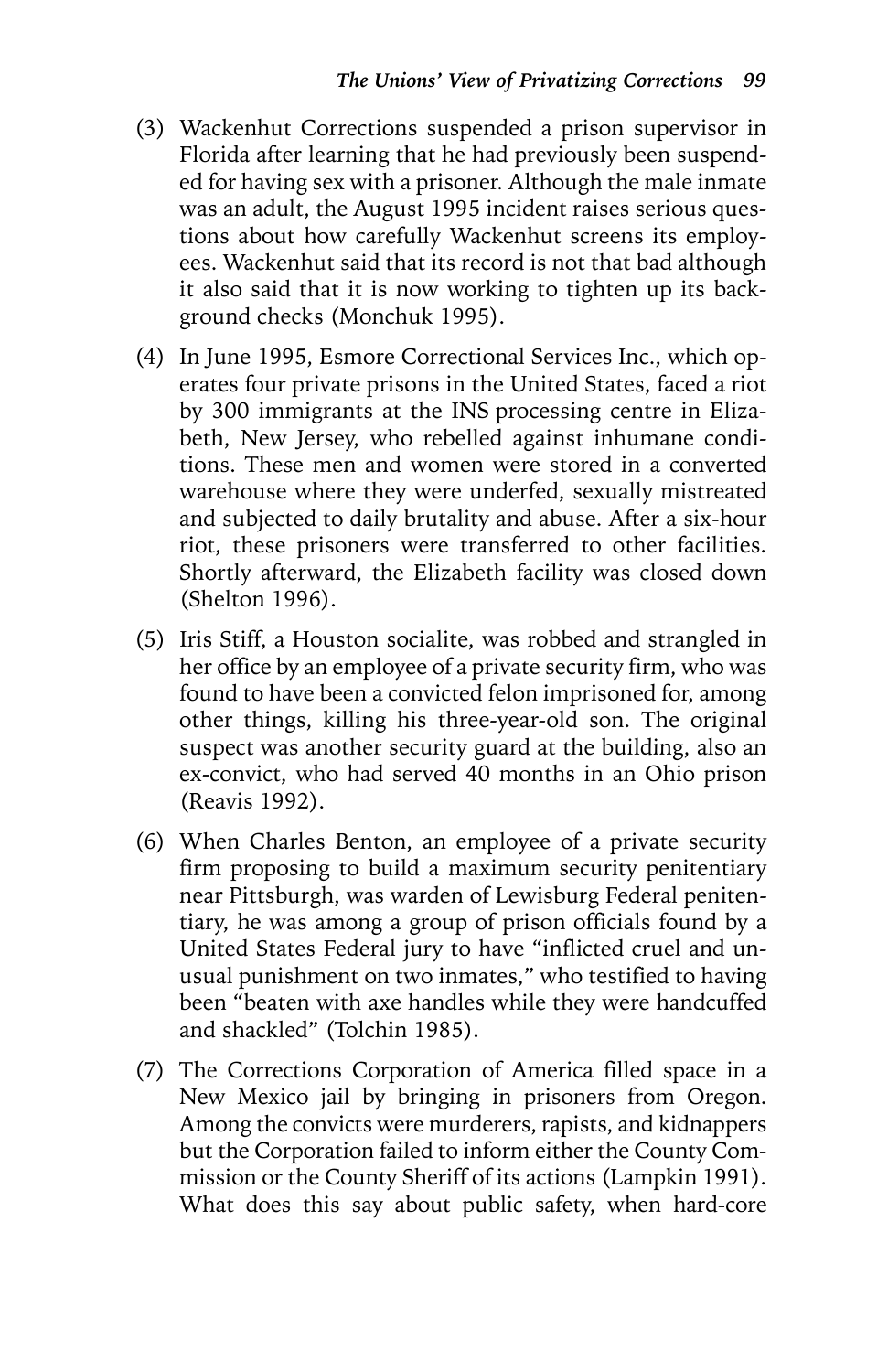criminals are transferred between institutions in the same way as large firms transfer goods and services between branch offices?

(8) There have been shocking disclosures of sexual abuse of children in private day care centres and patient abuse in nursing homes. I wonder how would we ensure that workers in privately run prisons, who are often under much greater stress than day care centre workers and nursing home caregivers, did not abuse inmates?

#### *Conflict of interest*

There are two issues that are of concern.<sup>5</sup> The first is the question of what we expect from the prison system. Imprisonment isn't just about housing bodies cheaply, while complying with minimum standards. It also includes the need to rehabilitate people, so that they do not repeat their crimes (or other crimes). Sometimes prisons are successful in this objective: at other times, they are not so successful.

The problem with private-sector prisons is that there is a marked conflict of interest between the goals of housing inmates and rehabilitating them. If private prisons are successful in reducing the number of repeat offenders and deterring others from committing similar crimes, they in effect reduce the supply of profit producing "customers." Public-sector institutions have no such conflict and can address the rehabilitation goal with no fears about reducing their clientele.

The second issue is that prison privatization inevitably causes a "prison lobby" to emerge, concerned not with social welfare but with increasing its own profits. Sentencing guidelines, parole rules, correctional budgets, and new criminal legislation are areas in which private prison operators have a vested interest. As such, they could very well come to influence society's policy decisions in these very sensitive areas.

#### *Powers of a peace officer*

Prison guards are "peace officers," as defined in the Criminal Code. Persons meeting that definition are granted extraordinary powers in relation to other citizens in society. My question is: to what extent are we willing to delegate the powers exercised by peace officers to security guards employed in privately run pris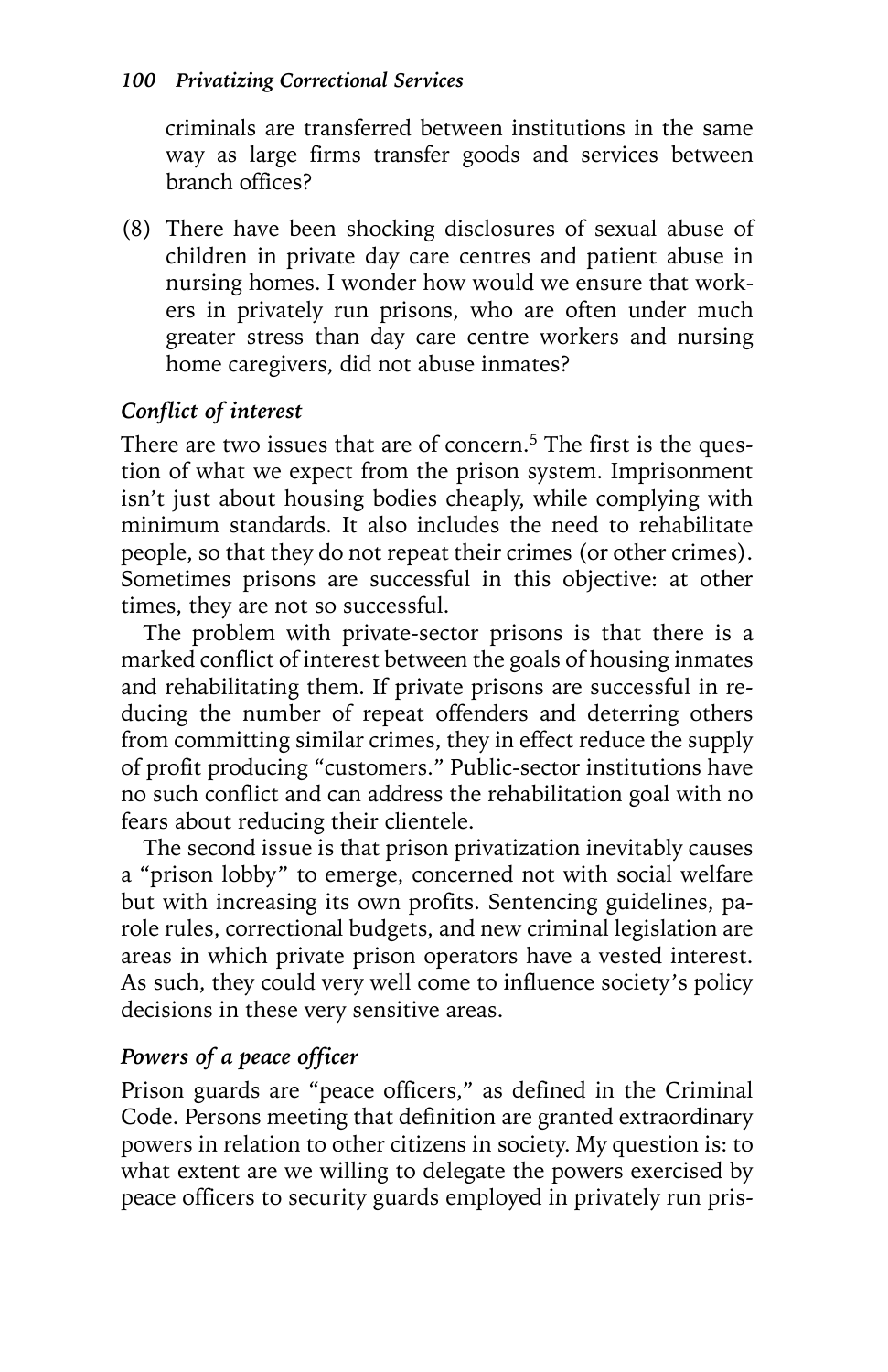ons? I personally feel quite uneasy about this; the ramifications of such actions must be examined quite comprehensively before we allow this to occur (if we allow it to occur at all).

#### *What are we saying about ourselves as a society?*

There is an implicit assumption when we talk about privatizing corrections that this service can be defined in a manner similar to other commodities.<sup>6</sup> There is also an assumption that with the service defined, and the terms of delivery specified in a contract, contractors will be pretty much left to their own devices in providing the product.

That simply is not true. Incarceration is the most intrusive act government can take against an individual. The reason is that incarceration deprives people of their freedom. When incarcerated, individuals are no longer free to make even the most basic of decisions, i.e., where to eat, sleep, wash, and so on. These decisions are made by the people running the facility. The inmate is under total control of the correctional institution, and that control is achieved by force. Even if the force may be rarely invoked, its presence is always felt.

One wonders, therefore, about the kind of statement a government is making about itself when, after invoking its mechanism of social control to incarcerate an individual, it then turns convicted offenders over to a profit-making firm to administer its punishment. One also wonders about the values the government holds when it makes the administration of punishment a money-making proposition. Does it want to emphasize mercenary values such as profit, as opposed to fairness, equity, and personal accountability? Is our society simply a marketplace, where money drives its decisions on a highly sensitive and potentially controversial issue like depriving people of their personal freedom? I do not think so.

#### My tour of American facilities

In October, 1995, I accepted an invitation to visit a number of privatized prisons in Tennessee, Florida, Louisiana, and Texas, together with several senior government people involved with the Nova Scotia corrections system. We also visited the headquarters of the Corrections Corporations of America (CCA) in Nashville, Tennesee, and of Wackenhut in Coral Gables, Florida. During our tour, we were able to speak with a number of senior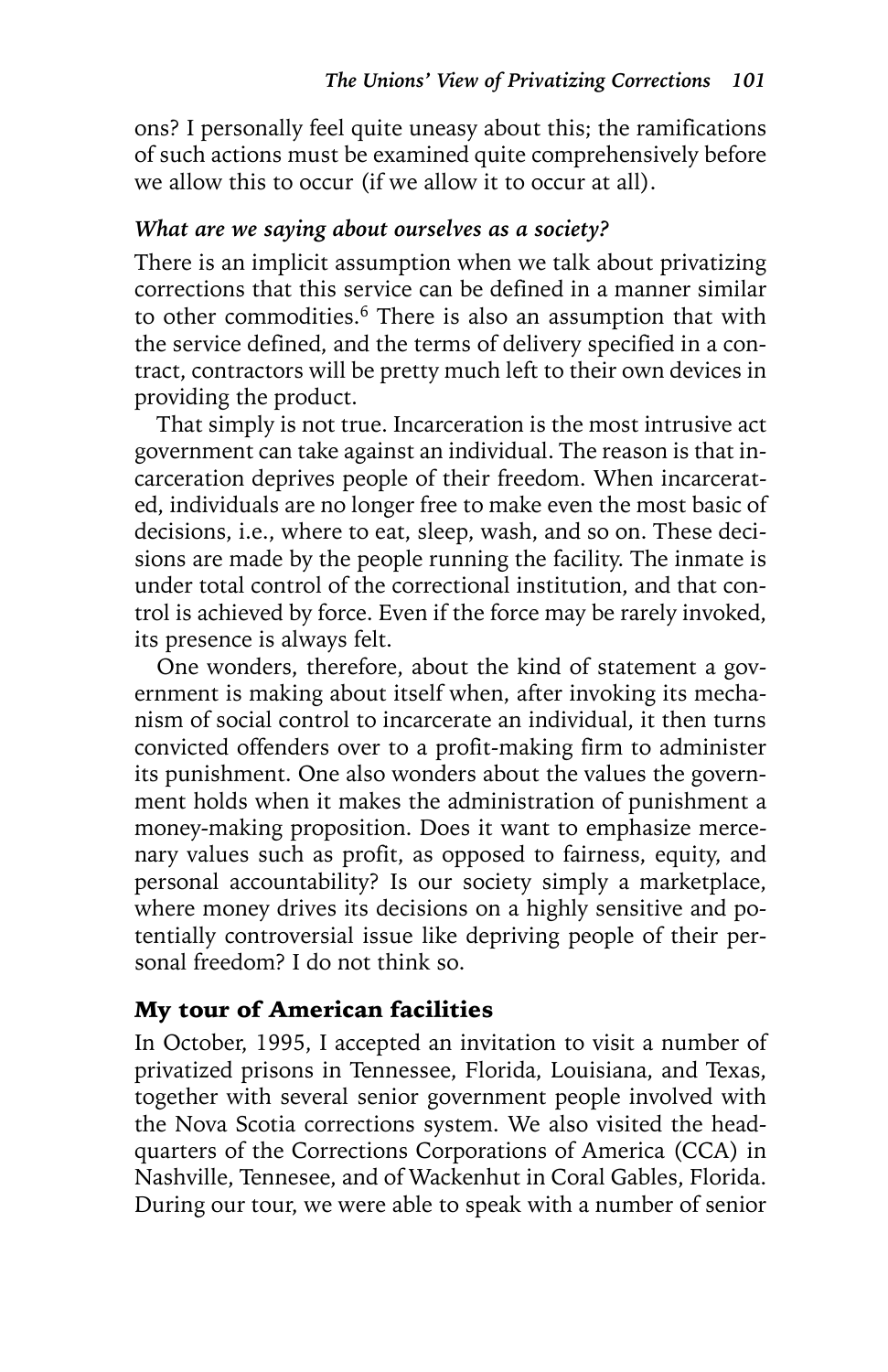corporate and government officials as well as with front-line corrections workers, inmates, and others.

From what I have said so far, it should be obvious that I was highly suspicious of prison privatization before I went on this tour and readers might be asking themselves why I decided to go. One reason is that our members are not necessarily against change—if those changes will actually result in better programs and services. As the president of a union representing corrections workers in Nova Scotia, I felt a responsibility to determine whether better programs and services could be provided by privatized prisons, despite what I had heard (and what our members and the members of our sister unions in the United States had told me.) In other words, I felt that I should gain as objective an assessment of privatized prisons as I could.

What were my impressions? On the positive side, I was certainly made aware of the existence of well-designed, well-run prisons, satisfied front-line workers, and inmates who felt secure in the facilities in which they were housed. There were also several instances where we were told of cost savings—mostly from eliminating "red tape" in purchasing—although I was unable to determine how true those claims were.

But there were also things that troubled me, and were the more troubling because I was aware that the people we were visiting had chosen institutions for us to tour that would give a good impression. I thought: if these things were so evident when we were being given a kind of "sanitized" view of prison privatization, what would we have found if we had gone on our own? Is this the best they can do? Here are some examples of what I mean:

(1) The chairman and chief executive officer of CCA said that the risk of personal safety as a result of corrections officers being in a dormitory with large numbers of inmates was not within the company's top ten concerns. However, this was strongly disputed by a deputy sheriff familiar with a local prison run by CCA, who said personal safety was the second most important concern after money. In the situation I observed, one corrections officer was in a dormitory with 104 inmates, the dormitory had many hidden areas and, if an altercation were to occur, this employee would have been in extreme danger.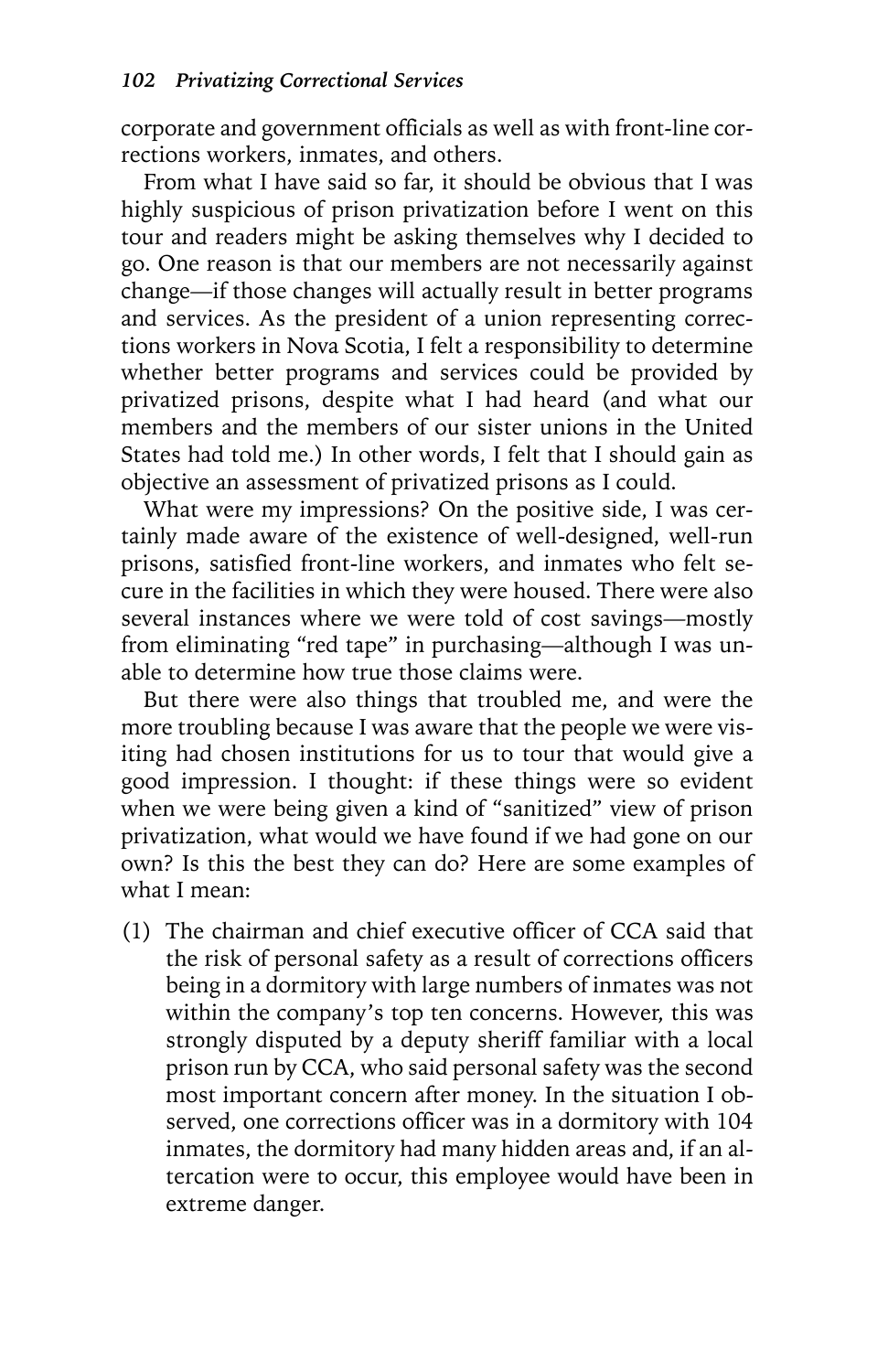- (2) Although this CCA Chairman spoke glowingly about the stock options and benefits offered to employees, we later found out that only upper levels of management can usually take advantage of them. In fact, in Davidson County, Florida, 80 percent of the employees who had been hired recently by the county were former CCA employees who had left because the county offered better wages, security, and a better pension plan.
- (3) A contract administrator for Bay County, Florida, whose responsibilities were to oversee the contracts with CCA, told us he had "no idea and didn't care" how many staff were employed in the county's jails, even though this was one of his key responsibilities.
- (4) One floor of the Bay County Jail was closed down and had no inmates while, to keep staffing levels down, inmates slept on mattresses in the hallway on another floor.
- (5) Wackenhut headquarters officials seemed unduly defensive about funding issues in Kyle, Texas and Key West, Florida. In the Kyle case, there had been a discrepancy of some US\$700,000 in program funds. I left the meeting extremely uneasy because we had discussed very little else.
- (6) As a result of our tour of three Louisiana facilities (all publicly owned but one operated by the state, a second by CCA and a third by Wackenhut) the state-operated centre appeared to have the greatest number of security staff and the highest level of pay and benefits. The state-operated centre was also the only one that had never had an escape. The privately operated centres, on the other hand, were brightly painted, cleaner, and well-landscaped.
- (7) Inmates said that they felt safer and more secure in the state-operated facility because security levels were much higher. They felt that in the privately run facilities, inmates and gangs were in control and that this was accepted by the operator of the facility as long as this did not interfere with profits.
- (8) We were given a tour of the Kyle New Vision Facility operated by Wackenhut in Kyle, Texas. This is a pre-release facility where inmates are sent for programs prior to their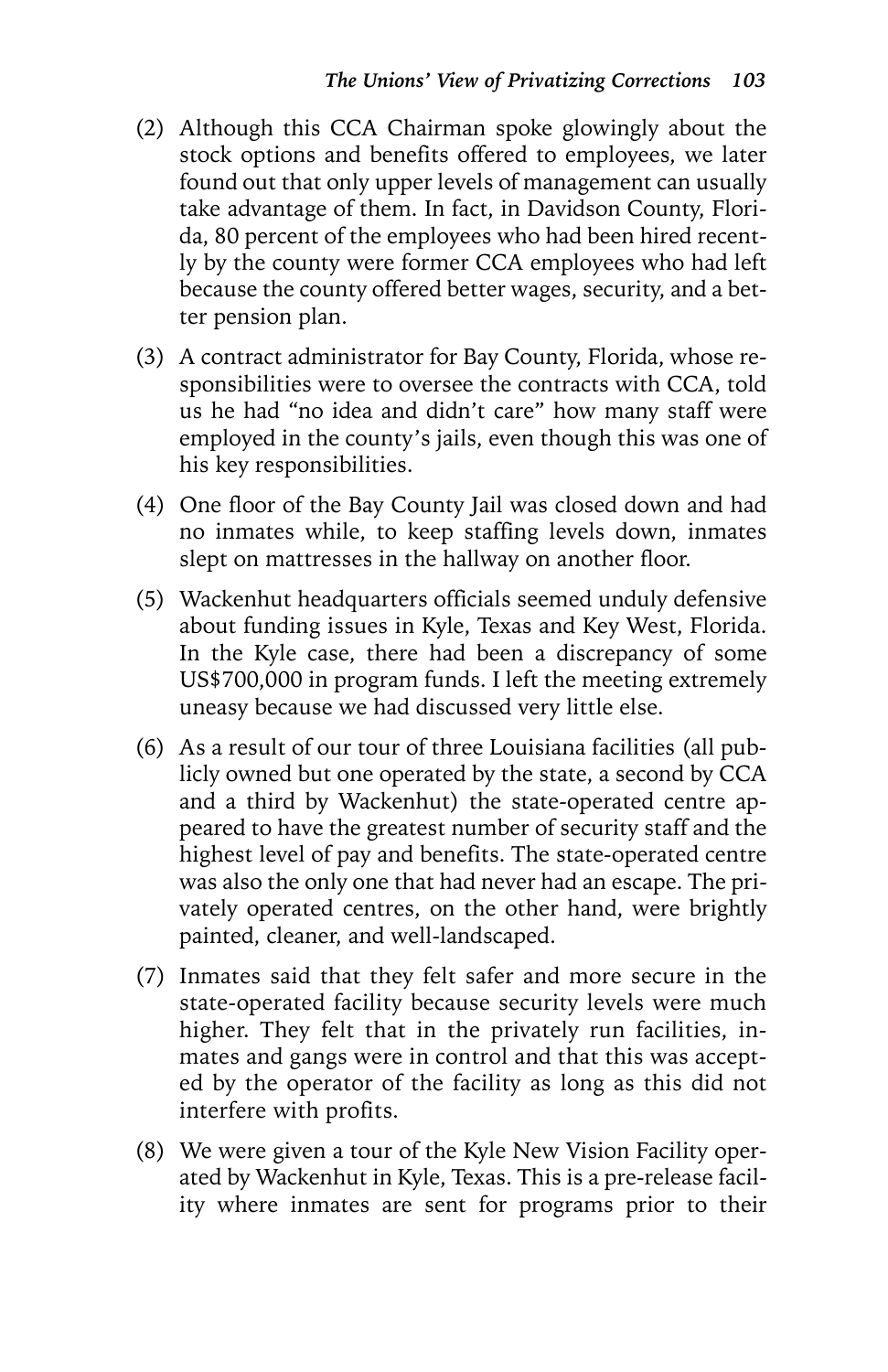release and its programs included counselling for drug addiction and violent behaviour. With a smaller prison population, however, this type of "segregated" prison would not be relevant to Nova Scotia.

(9) The facility operated by Wackenhut in Lockhart, Texas screened inmates to assure that they got the "best" of the bunch. Three businesses operate from this facility, which pays inmates minimum wages for what is often specialized work.

On balance, after making this trip I found that my concerns outlined in the earlier sections of this paper were quite valid, and even more so because we had been shown institutions that had the best chance of impressing us.

### Conclusion

A number of years ago, economist John Kenneth Galbraith coined the term "conventional wisdom." Conventional wisdom refers to a series of policies and principles that everybody knows must be true. Having accepted that, there is also a perception that other viewpoints must be wrong and that alternative solutions to problems must remain unexplored. In other words, by accepting some policies and principles as being true, we shut out others that may in fact be far superior.

This is not merely a theoretical concept. The Nova Scotia Government Employees Union is extremely concerned about the conventional wisdom that has seized hold of much Canadian thinking about the economy and the role of the public sector and public-sector institutions in the economy.

That conventional wisdom has several main principles, which can be summarized as follows:

- (1) It alleges that a main reason for our economic problems is that government is too large, too inefficient, and—above all—a "burden" to the private sector which, according to this highly erroneous logic, seems to deliver programs and services far more effectively.
- (2) It tries to convince us that Canadians have gotten too fat by telling us that we expect too much in terms of wages, social programs, and so on, and that we cannot afford it anymore.
- (3) It also tells us that all this prevents us from responding to "free markets" and "global competition."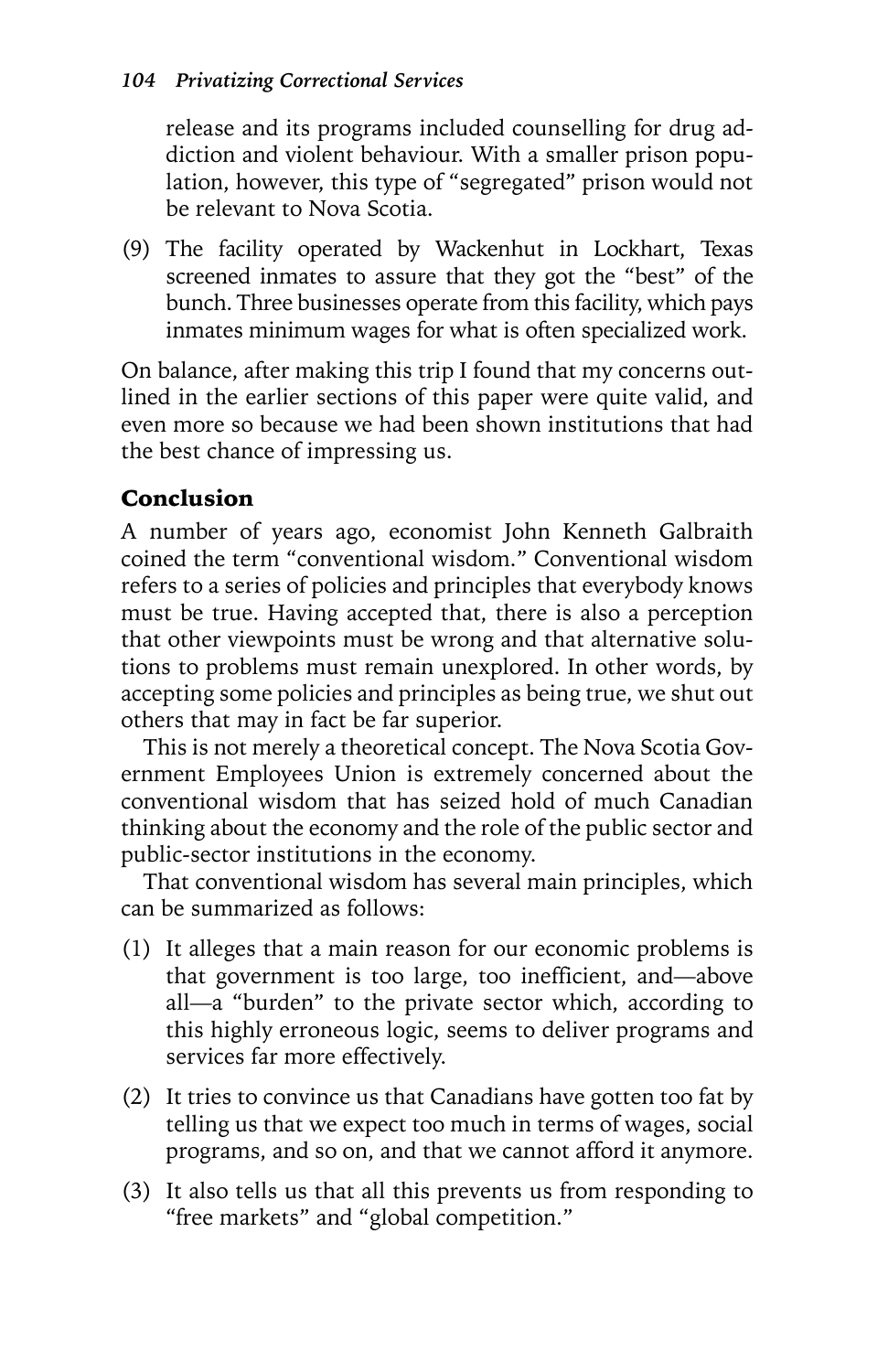According to this logic, we are supposed to think that we have no alternative but to institute policies that reduce, often significantly, the role of government and government organizations in the economy, to cut government programs and services, to eliminate public-sector jobs, and to reduce wages of the workers who remain employed. There is a keen desire among those who promote this conventional wisdom most vocally to give the private sector more freedom to do what it wants through initiatives like privatization, deregulation, self-regulation, and labour law reform—all which, not so coincidentally, seem to benefit them directly.

What typically gets lost in this mix is any real consideration of what works best for Canadian citizens and the communities in which they live. Under the conventional wisdom, far too few seem to be taking the trouble to ask whether privatization and similar schemes really deliver *better* public services. Far too few are asking what can be done to help the workers who are responsible for delivering public service so they can deliver quality public services in the most effective way. Specifically, with regard to prisons, far too few seem to be asking whether it is appropriate at all to suggest that the incarceration of and the administration of punishment should be a money-making enterprise.

As a result of our research and my own investigations of prisons in the United States, there is no doubt in my mind that privatization of prisons is not the answer for Canada. In reality, it would only satisfy a small but vocal minority of large companies. Their overriding interest, despite what they say, is in grabbing profits for themselves no matter how this affects taxpayers, prison inmates, and the rest of us.

#### Notes

- 1 See Smith 1993 and Keating 1985 for the different points of view. See also Donahue 1988, especially pages 12-13.
- 2 Much of the following summarizes material found in Keating 1985 as well as Lampkin 1991.
- 3 Donahue (1988) says that it might be argued that public centres are more efficient even where private prisons do have lower operating costs because public centres deal with slightly older and potentially more troublesome residents, have higher turnover, and—with less